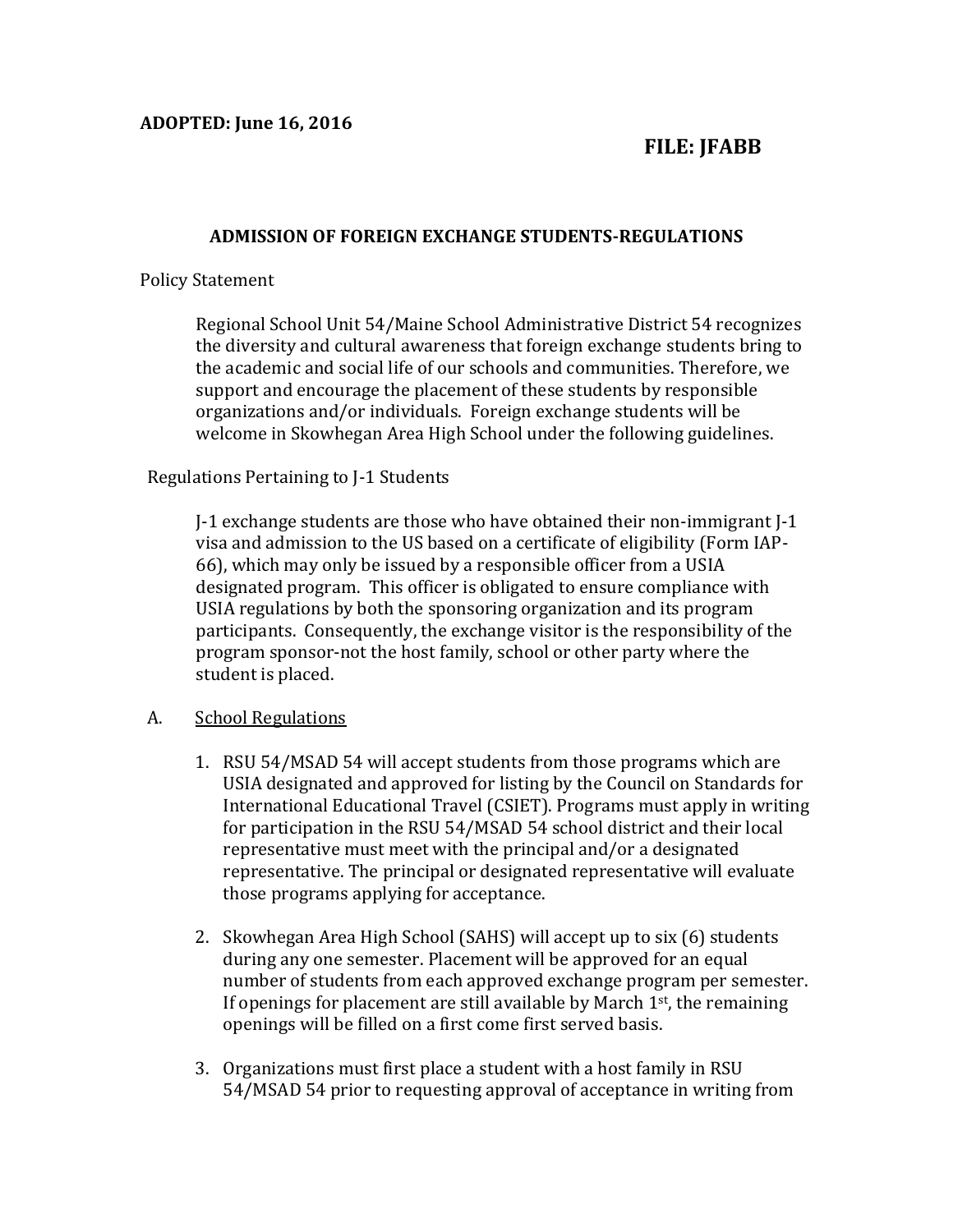the principal or his/her designee. This written approval must be obtained by August 1st for those students entering the fall semester or December 1st for those entering the spring semester.

- 4. RSU 54/MSAD 54 will accept students between the ages of 14 and 18 and ½ years old.
- 5. SAHS will grant academic credit for work completed based on the same criteria used for US students.
- 6. SAHS will waive tuition fees for those exchange students living within the District.
- 7. Exchange students must comply with all RSU 54/MSAD 54 and SAHS policies.
- 8. Exchange students will be enrolled in classes on a space available basis after local Skowhegan Area High School students have been enrolled.

# B. Program Sponsor Responsibilities

- 1. Programs must screen students for the following qualifications:
	- a. English Language Proficiency. Programs must provide proof of adequate English language proficiency to study in a US high school. The criteria for such proficiency will be satisfactory scores on a standard ESL test (i.e. SLEP). If a student is found to be deficient in English, the program must provide a tutor until adequate proficiency is attained.
	- b. Personal Qualifications. Programs must evaluate students through a personal interview and submit a recommendation from the student's principal or designee.
	- c. Previous Academic Record. Programs must submit proof of satisfactory completion of the course of study followed in the student's home school.
- 2. Programs must screen prospective host families on the basis of a personal interview in their home. Every effort should be made to match families and students on the basis of criteria appropriate to the program.
- 3. Programs must provide a pre-departure orientation for their students in the home country and language. In addition, the local representative must hold an orientation meeting with the student and his/her family